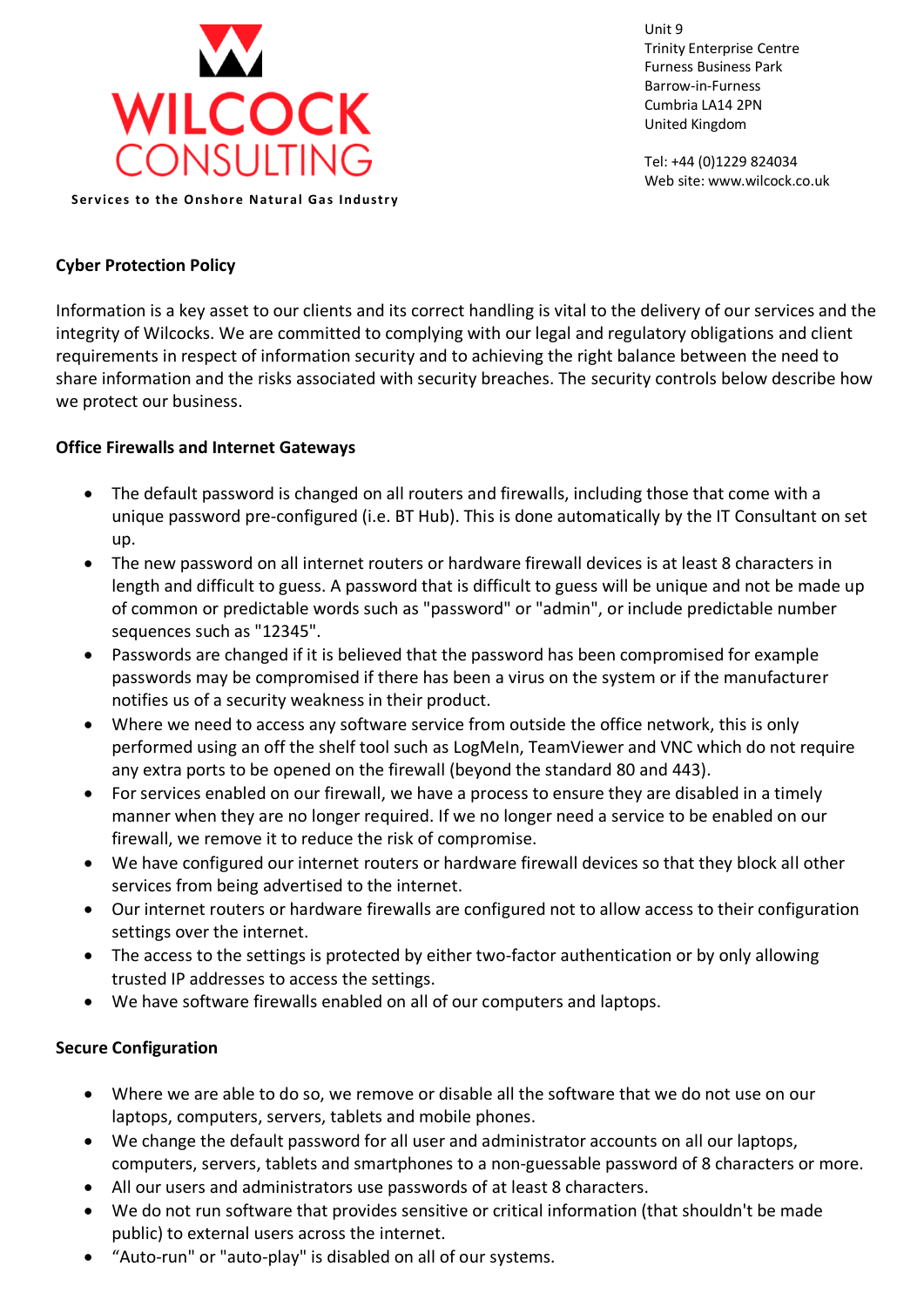## **Software Patching**

- All **operating systems** and **firmware** on our devices are supported by a supplier that produces regular fixes for any security problems.
- All **applications** on our devices are supported by a supplier that produces regular fixes for any security problems.
- All high-risk or critical security updates for operating systems and firmware are installed within 14 days of release.
- All high-risk or critical security updates for applications (including any associated files and any plugins such as Adobe Flash) are installed within 14 days of release.
- We have removed any applications on our devices that are no longer supported and no longer receive regular fixes for security problems.

## **User Accounts**

- We ensure that user accounts (such as logins to laptops and accounts on servers) are only provided after they have been approved by a person with a leadership role in the business.
- We ensure that staff can only access laptops, computers and servers in our organisation (and the applications they contain) by entering a unique user name and password.
- We have a recorded user access registration and de-registration procedure in place for granting and revoking access to systems.
- We ensure that we have deleted, or disabled, any accounts for staff who are no longer with our organisation.
- We ensure that staff only have the privileges that they need to do their current job.

## **Administrative Accounts**

- We have a formal process that we follow when deciding to give someone access to systems at administrator level. This process includes approval by a person who is an owner/director/trustee/partner of the organisation.
- We ensure that administrator accounts are only used when absolutely necessary, such as when installing software. We acknowledge that using administrator accounts all-day-long exposes the device to compromise by malware.
- We ensure that administrator accounts are not used to access websites or download email. Using such accounts in this way exposes the device to compromise by malware. This is achieved through good policy and procedure as well as regular training for staff.
- We review the list of people with administrator access regularly. Any users who no longer need administrative access to carry out their role have it removed promptly.

## **Malware Protection**

- All of our computers, laptops, tablets and mobile phones are protected from malware by: Having anti-malware software installed and /or limiting the installation of applications to an approved set.
- Where we have anti-malware software installed it is set to update daily and scan files automatically upon access.
- Where we have anti-malware software installed it is set to scan web pages we visit and warn us about accessing malicious websites.
- Where we use an app-store or application signing users are restricted from installing unsigned applications.
- Where we use an app-store or application signing we ensure that users only install applications that have been approved by our organisation and we document this list of approved applications.